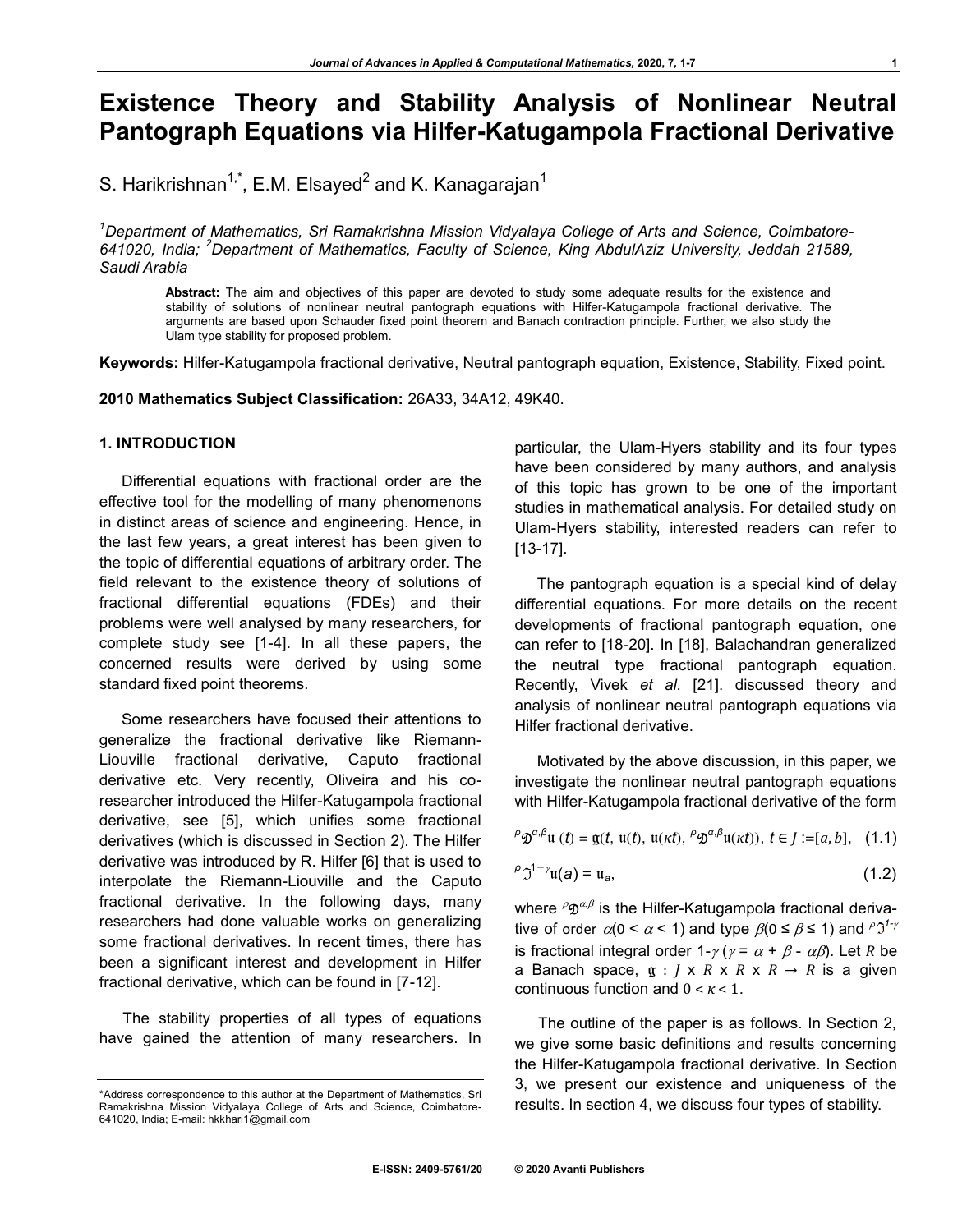# **2. PRELIMINARIES**

In the current section, we recall some definitions and results from fractional calculus. The following observations are taken from [3,5,8,14,15,17]. Let *C*[*a*, *b*] a space of continuous functions from *J* into R with the norm

$$
\|\mathfrak{u}\|=\sup\left\{|\mathfrak{u}(t)|:t\in J\right\}.
$$

The weighted space  $C_{\gamma,\rho}[a, b]$  of functions *f* on [*a*, *b*] is defined by

$$
C_{\gamma,\rho}[a,b] = \left\{ f : (a,b] \to R : \left( \frac{t^{\rho} - a^{\rho}}{\rho} \right)^{\gamma} f(x) \in C[a,b] \right\}, 0 \le \gamma < 1,
$$

with the norm

$$
\|g\|_{C_{\gamma,\rho}} = \left\| \left(\frac{t^{\rho} - a^{\rho}}{\rho}\right)^{\gamma} f(x) \right\|_{C} = \max_{t \in J} \left| \left(\frac{t^{\rho} - a^{\rho}}{\rho}\right)^{\gamma} f(x) \right|, C_{0,\rho}[a,b] = C[a,b].
$$

Let  $\delta_{\rho} = |t^{\rho} - t^{\rho}$ J  $\left(t^{\rho}\frac{d}{dt}\right)$  $\overline{\phantom{0}}$ ſ *dt*  $\delta_{\rho} = \left( t^{\rho} \frac{d}{dt} \right)$ . For  $n \in N$ , we denote by

 $C^n_{\delta_{\rho,\gamma}}[a,b]$  $\int\limits_{\beta_{\rho,\gamma}}^{\pi}[a,b]$  the Banach space of functions  $f$ , which is continuously differentiable, with the operator *δρ*, on [*a*, *b*] up to (*n* − 1) order and the derivative  $δρ$  *f* of order *n* on  $[a,b]$  such that  $\delta_{\rho}^n f \in \mathcal{C}_{\gamma,\rho}[a,b],$  this is

$$
C_{\delta\rho,\gamma}^n\left[a,\,b\right]=\left\{\delta_\rho^k f\!\in C[a,\,b],\,k=0,\,1,...,\,n-1,\,\delta_\rho^n f\!\in C_{\gamma,\rho}[a,\,b]\right\}
$$

with the norm

$$
\left\|f\right\|_{C_{\delta_{\rho,\gamma}}^n}=\sum_{k=0}^{n-1}\left\|\delta^k_{\rho}f\right\|_{C}+\left\|\delta^n_{\rho}f\right\|_{C_{\gamma,\rho}},\quad \left\|f\right\|_{C_{\delta_{\rho}}^n}=\sum_{k=0}^n\max_{x\in R}\left|\delta^k_{\rho}f(x)\right|.
$$

For  $n = 0$ , we have

$$
C^0_{\delta\rho,\gamma}[a,b]=\mathsf{C}_{\gamma,\rho}[a,b]
$$

**Definition 2.1.** The generalized left-sided fractional *integral*  $PI^{\alpha}$  *f* of order  $\alpha \in C(\mathcal{R}(\alpha))$  is defined by

$$
\left(\rho \Im^{\alpha}\right) f(t) = \frac{\rho^{1-\alpha}}{\Gamma(\alpha)} \int_a^t (t^{\rho} - s^{\rho})^{\alpha-1} s^{\rho-1} f(s) ds, t > a, (2.1)
$$

if the integral exists.

The generalized fractional derivative, corresponding to the generalised fractional integral (2.1), is defined for  $0 \le a \le t$ , by

$$
\left(\rho \mathfrak{D}^{\alpha} f\right)(t) = \frac{\rho^{\alpha - n - 1}}{\Gamma(n - \alpha)} \left(t^{1 - \rho} \frac{d}{dt}\right)^n \int_a^t (t^{\rho} - s^{\rho})^{n - \alpha + 1} s^{\rho - 1} f(s) ds,
$$
\n(2.2)

if the integral exists.

**Definition 2.2.** The Hilfer-Katugampola fractional derivative with respect to *t*, with  $\rho > 0$ , is defined by

$$
\left(\rho \mathfrak{D}^{\alpha,\beta} f\right)(t) = \left(\pm^{\rho} \mathfrak{I}^{\alpha} \left(t^{\rho-1} \frac{d}{dt}\right)^{\rho} \mathfrak{I}^{(1-\beta)(1-\alpha)}\right)(t) \qquad (2.3)
$$

$$
= \left(\pm^{\rho} \mathfrak{I}^{\alpha} \delta_{\rho}^{\beta} \mathfrak{I}^{(1-\beta)(1-\alpha)}\right)(t).
$$

 $\bullet$  The operator  $^{\rho}\mathfrak{D}^{\alpha,\beta}$  can be written as

$$
\rho \mathfrak{D}^{\alpha,\beta} = \rho \mathfrak{I}^{\beta} (1-\alpha) \delta_{\rho} \rho \mathfrak{I}^{1-\gamma} = \rho \mathfrak{I}^{\beta(1-\alpha)} \rho \mathfrak{D}^{\gamma}, \gamma = \alpha + \beta - \alpha \beta.
$$

• The fractional derivative *ρ* Ωαβ is considered as interpolator, with the convenient parameters, of the following fractional derivatives

- 1. Hilfer fractional derivative when  $\rho \rightarrow 1$ .
- 2. Hilfer-Hadamard fractional derivative when  $\rho \rightarrow 0$ .
- 3. Generalized fractional derivative when *β* = 0.
- 4. Caputo-type fractional derivative when *β* = 1.
- 5. Riemann-Liouville fractional derivative when *β* = 0,  $\rho \rightarrow 1$ .
- 6. Hadamard fractional derivative when  $\beta = 0$ ,  $\rho \rightarrow 0$ .
- 7. Caputo fractional derivative when  $\beta = 1, \rho \rightarrow 1$ .
- 8. Caputo-Hadamard fractional derivative when *β* = 1,  $\rho \rightarrow 0$ .
- 9. Liouville fractional derivative when *β* = 0, *ρ* → 1,  $a = 0$ .
- 10. Hadamard fractional derivative when *β* = 0, *ρ* → 1,  $a = -\infty$ .

• We consider the following parameters *α*, *β*, *γ*, *µ* satisfying

$$
\gamma = \alpha + \beta - \alpha \beta, \ 0 \le \gamma < 1, \ 0 \le \mu < 1, \ \alpha > 0, \ \beta < 1.
$$

**Definition 2.3.** The equation (1.1) is Ulam-Hyers stable if there exists a real number  $C_f$  > 0 such that for each  $\varepsilon > 0$  and for each solution  $\mathfrak{v} \in C_{1-\gamma,\rho}[a, b]$  of the inequality

$$
\big| \big|^\rho \mathfrak{D}^{\alpha,\beta} \mathfrak{v}(t) - \mathfrak{g}(t,\mathfrak{v}(t),\mathfrak{v}(\kappa t),\big|^\rho \mathfrak{D}^{\alpha,\beta} \mathfrak{v}(\kappa t) \big) \big| \leq \varepsilon, \quad t \in J,
$$

there exists a solution  $u \in C_{1-\gamma,\rho}[a, b]$  of equation (1.1) with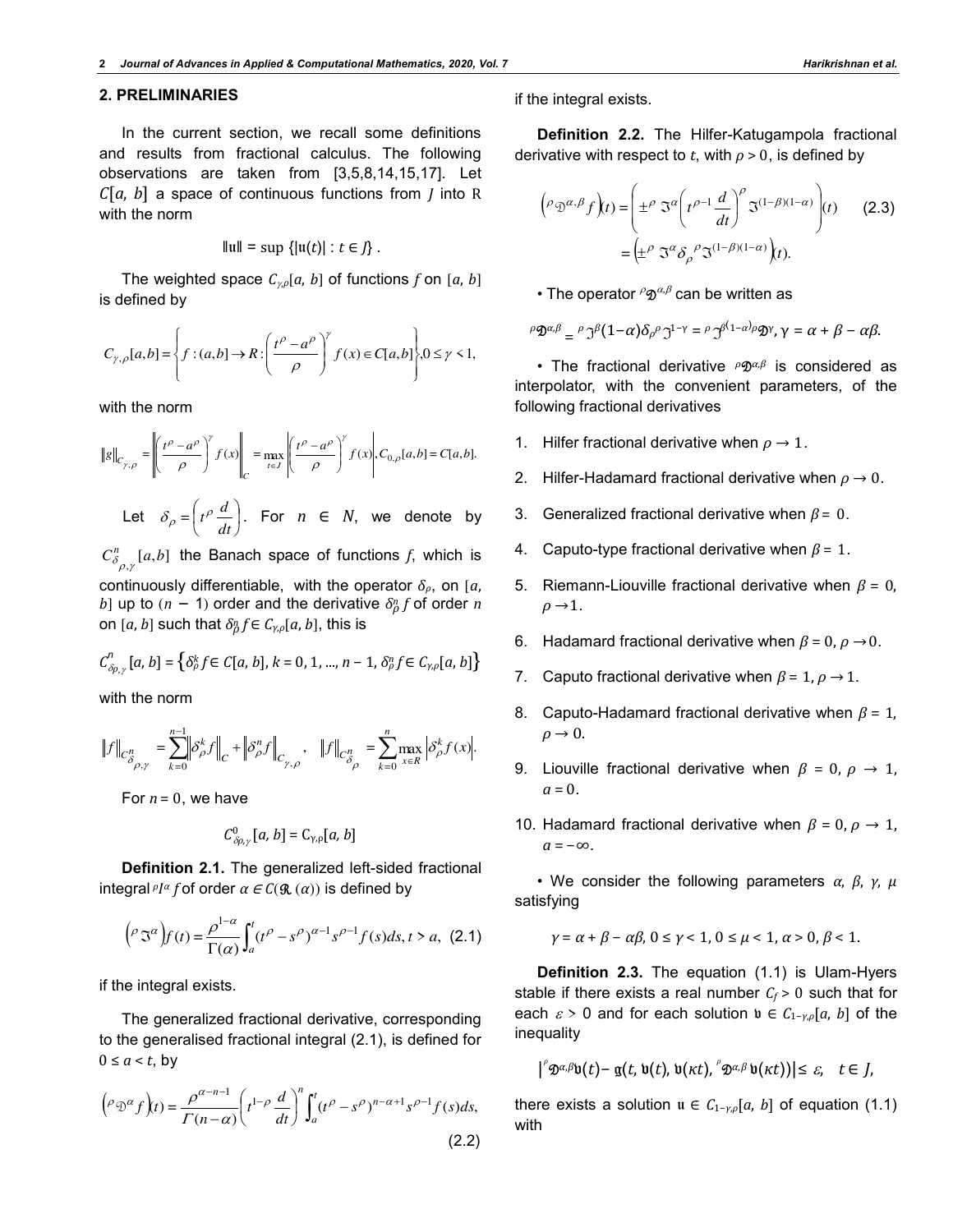$$
|\mathfrak{v}(t)-\mathfrak{u}(t)|\leq C_f\varepsilon,\ \ t\in J,
$$

**Definition 2.4.** The equation (1.1) is generalized Ulam-Hyers stable if there exists  $\psi_f \in C([0, \infty), [0, \infty))_f$ (0) = 0 such that for each solution  $\mathfrak{v}$  ∈  $C_{1-\gamma,\rho}[a, b]$  of the inequality

$$
|f^{\circ} \mathfrak{D}^{\alpha,\beta} \mathfrak{v}(t) - \mathfrak{g}(t,\mathfrak{v}(t),\mathfrak{v}(\kappa t),\mathfrak{D}^{\alpha,\beta} \mathfrak{v}(\kappa t))| \leq \varepsilon, \quad t \in J,
$$

there exists a solution  $u \in C_{1-\gamma,\rho}[a, b]$  of equation (1.1) with

$$
|\mathfrak{v}(t)-\mathfrak{u}(t)|\leq \psi_f\,\varepsilon,\ t\in J,
$$

**Definition 2.5.** The equation (1.1) is Ulam-Hyers-Rassias stable with respect to  $\varphi \in C_{1-\gamma}[a, b]$  if there exists a real number  $C_f$  > 0 such that for each > 0 and for each solution  $\mathfrak{v} \in C_{1-\gamma,\rho}[a,b]$  of the inequality

$$
|^\circ \mathfrak{D}^{\alpha,\beta} \mathfrak{v}(t) - \mathfrak{g}(t, \mathfrak{v}(t), \mathfrak{v}(\kappa t), \ ^\circ \mathfrak{D}^{\alpha,\beta} \mathfrak{v}(\kappa t))| \leq \varepsilon \varphi(t), \ t \in J, \tag{2.4}
$$

there exists a solution  $u \in C_{1-\gamma,\rho}[a, b]$  of equation (1.1) with

$$
|\mathfrak{v}(t)-\mathfrak{u}(t)|\leq C_f\varepsilon\,\varphi(t),\,t\in J,
$$

**Definition 2.6.** The equation (1.1) is generalized Ulam-Hyers-Rassias stable with respect to  $\varphi \in C_{1-\gamma}[a,b]$ if there exists a real number  $C_{f,\varphi} > 0$  such that for each solution  $\mathfrak{v} \in C_{1-\gamma,\rho}[a,b]$  of the inequality

$$
|^\circ \mathfrak{D}^{\alpha,\beta} \mathfrak{v}(t) - \mathfrak{g}(t, \mathfrak{v}(t), \mathfrak{v}(\kappa t), \ ^\circ \mathfrak{D}^{\alpha,\beta} \mathfrak{v}(\kappa t))| \leq \ \varphi(t), \ t \in J, \tag{2.5}
$$

there exists a solution  $u \in C_{1-\gamma,\rho}[a, b]$  of equation (1.1) with

$$
|\mathfrak{v}(t)-\mathfrak{u}(t)|\leq C_{f,\varphi}\,\varphi(t),\,t\in J,
$$

**Remark 2.7.** It is clear that:

- 1. Definition 2.3  $\Rightarrow$  Definition 2.4.
- 2. Definition 2.5  $\Rightarrow$  Definition 2.6.

**Lemma 2.8.** *Let*  $\alpha$ *,*  $\beta$  *> 0, the semigroup property is valid. This is*,

$$
(\rho \mathfrak{I}^{\alpha\rho} \mathfrak{I}^{\beta} f)(t) = (\rho \mathfrak{I}^{\alpha+\beta})(t),
$$

*and*

$$
({}^{\rho}\mathfrak{D}^{\alpha\rho}\mathfrak{I}^{\alpha}f)(t)=f(t).
$$

**Lemma 2.9.** *Let*  $t > a$ ,  $P \supseteq a$  *and*  $P \mathfrak{D}^{\alpha}$ , according to *Eqs.* (2.1) *and* (2.2), *respectively. Then*

$$
\rho \Im^{\alpha} \left( \frac{t^{\rho} - a^{\rho}}{\rho} \right)^{\beta - 1} = \frac{\Gamma(\beta)}{\Gamma(\alpha + \beta)} \left( \frac{t^{\rho} - a^{\rho}}{\rho} \right)^{\alpha + \beta - 1}.
$$

$$
\rho \Im^{\alpha} \left( \frac{t^{\rho} - a^{\rho}}{\rho} \right)^{\alpha - 1} = 0.
$$

**Lemma 2.10.** *If*  $f \in C_{\gamma,\rho}[a, b]$  and  $\rho \gamma^{1-\alpha} f \in C_{\gamma,\rho}^1[a, b]$ , *then*

$$
\left(\rho \mathfrak{S}^{\alpha}{}^{\beta} \mathfrak{D}^{\alpha}\right)(t) = f(t) - \frac{\left(\rho \mathfrak{S}_{a+}^{1-\alpha} f\right)(a)}{\Gamma(\alpha)} \left(\frac{t^{\beta} - a^{\beta}}{\rho}\right)^{\alpha-1},
$$

for all  $t \in [a, b]$ .

**Lemma 2.11.** *If*  $f \in C_{\gamma,\rho}[a, b]$ , *then* 

$$
\left(\rho \Im^{\alpha} f\right)(a) = \lim_{t \to a^{+}} \left(\rho \Im^{\alpha}\right) f(t) = 0.
$$

The following Lemmas are needed in the sequel.

**Lemma 2.12.** *Suppose*  $\alpha > 0$ ,  $a(t)$  *is a nonnegative function locally integrable on*  $a \le t < b$  (some  $b \le \infty$ ), and *let g(t) be a nonnegative, nondecreasing continuous function defined on*  $a \le t < b$ *, such that*  $g(t) \le K$  *for some constant K. Further let u(t) be a nonnegative locally integrable on a ≤ t < b function with*

$$
\left|\mathbf{u}(t)\right| \le a(t) + g(t)\int_a^t \left(\frac{t^\rho - s^\rho}{\rho}\right)^{\alpha-1} s^{\rho-1}\mathbf{u}(s)ds, \ t \in J
$$

*with some α >* 0*. Then* 

$$
\left| \mathsf{u}(t) \right| \le a(t) + \int_{a}^{t} \left[ \sum_{n=1}^{\infty} \frac{\left( g(t) \Gamma(\alpha) \right)^{n}}{\Gamma(n\alpha)} \left( \frac{t^{\rho} - s^{\rho}}{\rho} \right)^{n\alpha - 1} s^{\rho - 1} \right] \mathsf{u}(s) ds, \ a \le t < b.
$$

**Lemma 2.13.** *[5] A function* u *is the solution of fractional initial value problem*

$$
\begin{cases} \rho \mathfrak{D}_{a_+}^{\alpha,\beta} \mathsf{u}(t) = f(t), t \in J, \\ \rho \mathfrak{D}_{a_+}^{1-\gamma} \mathsf{u}(a) = \mathsf{u}_a, \end{cases}
$$

*if and only if* u *satisfies the integral equation of the form* 

$$
\mathsf{u}(t) = \frac{\mathsf{u}_a}{\Gamma(\gamma)} \left( \frac{t^{\rho} - a^{\rho}}{\rho} \right)^{\gamma - 1} + \frac{1}{\Gamma(\alpha)} \int_a^t \left( \frac{t^{\rho} - s^{\rho}}{\rho} \right)^{\alpha - 1} s^{\rho - 1} f(s) ds.
$$

**Theorem 2.14.** *(Schauder fixed point theorem [5]) Let B be closed, convex and nonempty subset of a Banach space E. Let*  $N : B \rightarrow B$  *be a continuous*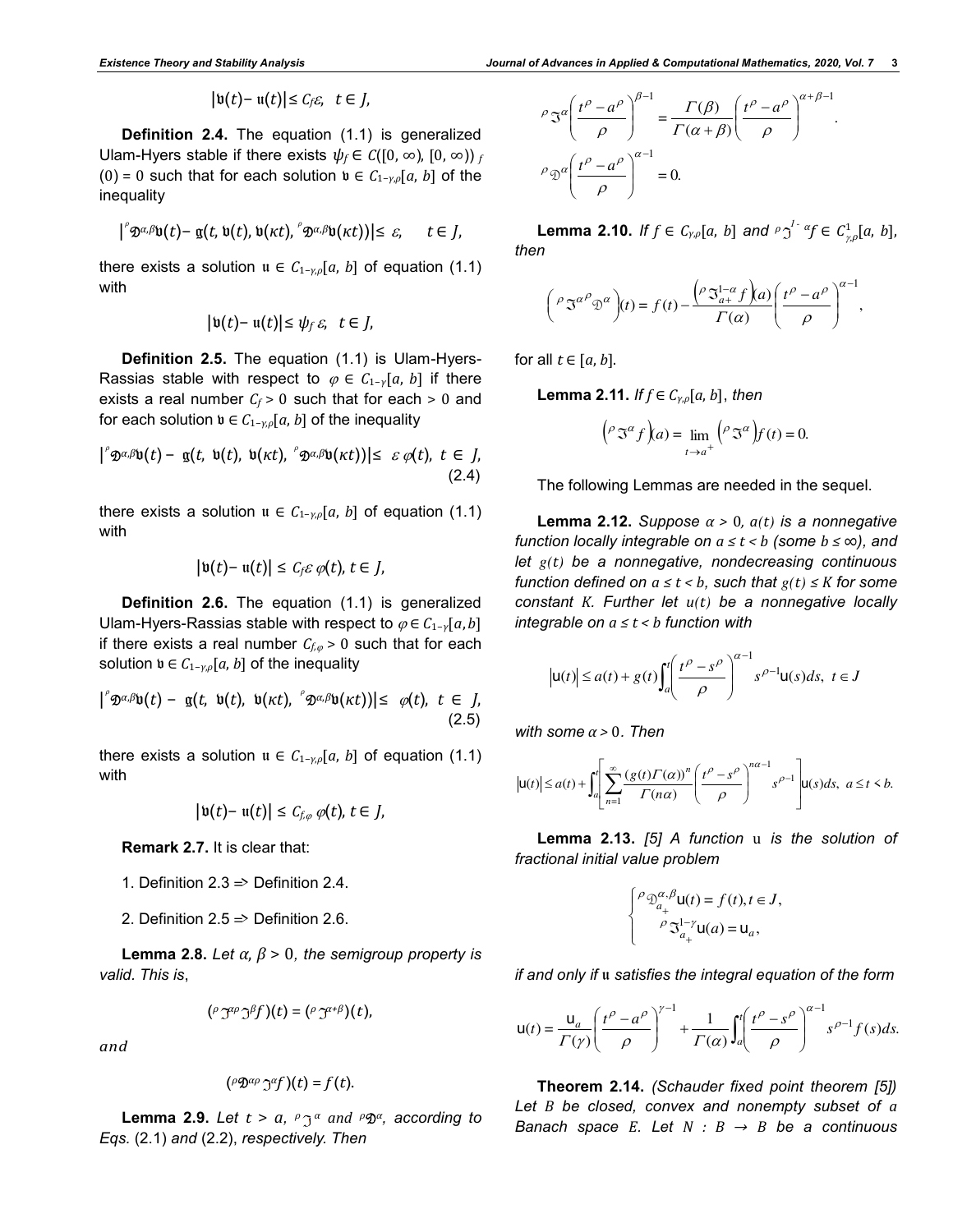*mapping such that N(B) is a relatively compact subset of E. Then N has atleast one fixed point in B.*

# **3. EXISTENCE THEORY**

Now, we give our main existence result for problem (1.1)-(1.2). Before starting and proving this result, we assume the following hypotheses:

(H1) There exist constants *K* > 0 and *L* > 0 such that

 $|\mathfrak{g}(\mathfrak{t}, \mathfrak{u}, \mathfrak{w}, \mathfrak{w}) - \mathfrak{g}(\mathfrak{t}, \mathfrak{u}, \mathfrak{w}, \overline{\mathfrak{w}})| \leq K (|\mathfrak{u} - \mathfrak{u}| + |\mathfrak{v} - \mathfrak{b}|) + L$  $|\overline{w} - \overline{w}|,$ 

for any  $u$ ,  $u$ ,  $w$ ,  $u$ ,  $w$ ,  $\overline{w} \in R$ , and  $t \in J$ .

(H2) There exist *l*, *m*, *n*,  $p \in C_{1-\gamma}[a, b]$  with  $l^* = \sup_{t \in I} l(t)$  $<$ 1 such that

$$
|g(t, u, v, w)| \leq l(t) + m(t) |u| + n(t) |v| + p(t) |w|,
$$

for  $t \in J$  and  $u, u, w \in R$ .

(H3) There exists an increasing function  $\varphi \in C_{1-\gamma,\rho}[a, b]$ and there exists  $\lambda_{\varnothing}$  > 0 such that for any  $t \in J$ 

$$
\rho \mathfrak{I}^{\alpha} \varphi(t) \leq \lambda_{\varphi} \varphi(t).
$$

**Theorem 3.1** *Assume that (H1)-(H2) hold. Then the problem* (1.1)-(1.2) *has at least one solution defined on J.* 

*Proof. Consider the operator* R *: C1−γ,ρ*[*a, b*] *→ C1−γ,ρ*[*a, b*] *defined by*

$$
(\Re u)(t) = \frac{u_a}{\Gamma(\gamma)} \left(\frac{t^{\rho} - a^{\rho}}{\rho}\right)^{\gamma - 1} + \frac{1}{\Gamma(\alpha)} \int_a^t \left(\frac{t^{\rho} - s^{\rho}}{\rho}\right)^{\alpha - 1}
$$

$$
s^{\rho - 1} \mathbf{g}(s, u(s), u(\kappa s), \rho \otimes \alpha, \beta u(\kappa s)) ds.
$$

It can be written as

$$
(\Re u)(t) = \frac{u_a}{\Gamma(\gamma)} \left(\frac{t^{\rho} - a^{\rho}}{\rho}\right)^{\gamma - 1} + \left[\rho \Im^{\alpha} g_u(s)\right](t), \quad (3.2)
$$

 $(3.1)$ 

Where  $g_u(t) := \rho \mathfrak{D}^{\alpha,\beta}u(t) = \mathfrak{g}(t, u(t), u(\kappa t), \mathfrak{g}_u(t)).$ 

Clearly, the fixed points of the operator  $\Re$  are solutions of the problem (1.1)-(1.2).

For any  $u \in C_{1-\gamma,\rho}[a,b]$  and each  $t \in J$ , we have

$$
\left| \left( \frac{t^{\rho} - a^{\rho}}{\rho} \right)^{1-\gamma} (\Re u)(t) \right| \le \frac{|u_a|}{\Gamma(\gamma)} + \frac{1}{\Gamma(\alpha)} \left( \frac{t^{\rho} - a^{\rho}}{\rho} \right)^{1-\gamma} \int_a^t \left( \frac{t^{\rho} - s^{\rho}}{\rho} \right)^{\alpha-1} s^{\rho-1} |g_u(s)| ds.
$$
\n(3.3)

By (H2), for each  $t \in J$ , we have

$$
|g_{u}(t)| = |g(t, u(t), u(\kappa t), g_{u}(t))|
$$
  
\n
$$
\leq l(t) + m(t)|u(t)| + n(t)|u(\kappa t)| + p(t)|g_{u}(t)|
$$
(3.4)  
\n
$$
\leq l^{*} + m^{*}|u(t)| + n^{*}|u(\kappa t)| + p^{*}|g_{u}(t)|
$$
  
\n
$$
\leq \frac{l^{*} + m^{*}|u(t)| + n^{*}|u(\kappa t)|}{1 - p^{*}}.
$$

By replacing (3.4) in the inequality (3.3), we get

$$
\begin{split}\n&\left|\left(\frac{t^{\rho}-a^{\rho}}{\rho}\right)^{1-\gamma}\left(\Re\mathbf{u}\right)(t)\right| \\
&\leq \frac{|\mathbf{u}_{a}|}{\Gamma(\gamma)}+\frac{1}{\Gamma(\alpha)}\left(\frac{t^{\rho}-a^{\rho}}{\rho}\right)^{1-\gamma}\int_{a}^{t}\left(\frac{t^{\rho}-s^{\rho}}{\rho}\right)^{\alpha-1}s^{\rho-1}\left[\frac{t^{*}+m^{*}|\mathbf{u}(s)|+n^{*}|\mathbf{u}(s)|}{1-p^{*}}\right]ds \\
&\leq \frac{|\mathbf{u}_{a}|}{\Gamma(\gamma)}+\frac{1}{(1-p^{*})\Gamma(\alpha)}\left(\frac{t^{\rho}-a^{\rho}}{\rho}\right)^{1-\gamma}\left(t^{*}\int_{a}^{t}\left(\frac{t^{\rho}-s^{\rho}}{\rho}\right)^{\alpha-1}s^{\rho-1}ds \\
&+m^{*}\int_{a}^{t}\left(\frac{t^{\rho}-s^{\rho}}{\rho}\right)^{\alpha-1}s^{\rho-1}|\mathbf{u}(s)|ds+n^{*}\int_{a}^{t}\left(\frac{t^{\rho}-s^{\rho}}{\rho}\right)^{\alpha-1}s^{\rho-1}|\mathbf{u}(s)|ds\right) \\
&\leq \frac{|\mathbf{u}_{a}|}{\Gamma(\gamma)}+\frac{t^{*}}{(1-p^{*})\Gamma(\alpha+1)}\left(\frac{t^{\rho}-a^{\rho}}{\rho}\right)^{\alpha-\gamma+1}+\frac{B(\gamma,\alpha)}{(1-p^{*})\Gamma(\alpha)}\left(\frac{t^{\rho}-a^{\rho}}{\rho}\right)^{\alpha}\left(m^{*}+n^{*}\right)\|\mathbf{u}\|_{C_{1-\gamma,\rho}}.\n\end{split}
$$

Hence,

$$
\|\mathfrak{R} \mathsf{u}\|_{C_{1-\gamma,\rho}} \leq \frac{|\mathsf{u}_a|}{\Gamma(\gamma)} + \frac{l^*}{(1-p^*)\Gamma(\alpha+1)} \left(\frac{b^\rho - a^\rho}{\rho}\right)^{\alpha-\gamma+1} + \frac{B(\gamma,\alpha)}{(1-p^*)\Gamma(\alpha)} \left(\frac{b^\rho - a^\rho}{\rho}\right)^\alpha \left(m^* + n^*\right) \|\mathsf{u}\|_{C_{1-\gamma,\rho}} := r^*.
$$

This proves that  $\Re$  transforms the ball  $\mathcal{B}_f := \{ \mathfrak{u} \in$ *C*1−*γ*,*<sup>ρ</sup>*[*a*, *b*] : ǁuǁ ≤ *r'*} into itself. We shall show that the operator  $\mathfrak{R} : \mathfrak{B}_f \to \mathfrak{B}_f$  satisfies all the conditions of Schauder fixed point theorem. The proof will be given in several steps.

# **Step 1:**  $\mathfrak{R} : \mathfrak{B}_r \to \mathfrak{B}_r$  is continuous.

Let  $u_n$  be a sequence such that  $u_n \to u$  in  $C_{1-\gamma,\rho}[a, b]$ . Then for each  $t \in J$ ,

$$
\left| \left( \frac{t^{\rho} - a^{\rho}}{\rho} \right)^{1-\gamma} (\Re u_n)(t) - \left( \frac{t^{\rho} - a^{\rho}}{\rho} \right)^{1-\gamma} (\Re u)(t) \right|
$$
  
\n
$$
\leq \frac{1}{\Gamma(\alpha)} \left( \frac{t^{\rho} - a^{\rho}}{\rho} \right)^{1-\gamma} \int_a^t \left( \frac{t^{\rho} - s^{\rho}}{\rho} \right)^{\alpha-1} s^{\rho-1} |g_{u_n}(\cdot) - g_u(\cdot)| ds
$$
  
\n
$$
\leq \frac{1}{\Gamma(\alpha)} \left( \frac{t^{\rho} - a^{\rho}}{\rho} \right)^{\alpha} B(\gamma, \alpha) ||g_{u_n}(\cdot) - g_u(\cdot)||_{C_{1-\gamma, \rho}}.
$$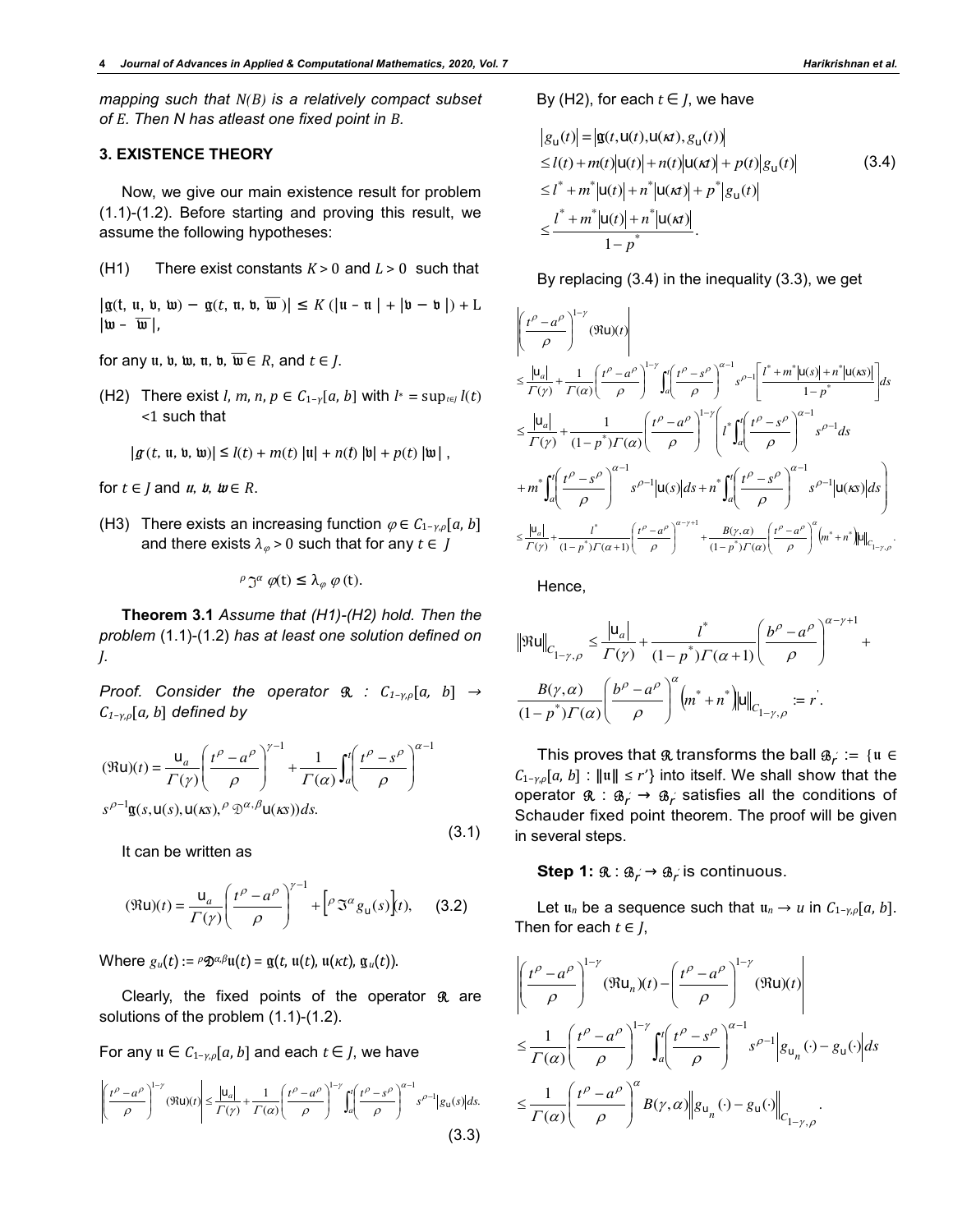Since  $u_n \to u$  as  $n \to \infty$  and  $g_u$  is continuous (i.e., f is continuous), then by the Lebesgue dominated convergence theorem, we have

$$
\|\mathfrak{Ru}_n - \mathfrak{Ru}\|_{C_{1-\gamma,\rho}} \to 0 \quad \text{as} \quad n \to \infty.
$$

 $\textbf{Step 2: } \mathfrak{R}(\mathfrak{B}_f)$  is uniformly bounded.

This is clear since  $\mathfrak{A}(\mathfrak{B}_f^{\vee})\subset \mathfrak{B}_f^{\vee}$  and  $\mathfrak{B}_f^{\vee}$  is bounded.

**Step 3:** R (B*<sup>r</sup>* ′ ) is equicontinuous.

Let  $t_1, t_2 \in J$ ,  $t_1 < t_2$  and let  $u \in \mathfrak{B}_r$ . Thus, we have

$$
\left| \left( \frac{t_2^{\rho} - a^{\rho}}{\rho} \right)^{1-\gamma} (\Re u)(t_2) - \left( \frac{t_1^{\rho} - a^{\rho}}{\rho} \right)^{1-\gamma} (\Re u)(t_1) \right| \right|
$$
\n
$$
\leq \left| \frac{1}{\Gamma(\alpha)} \left( \frac{t_2^{\rho} - a^{\rho}}{\rho} \right)^{1-\gamma} \int_a^t \left( \frac{t_2^{\rho} - s^{\rho}}{\rho} \right)^{\alpha-1} s^{\rho-1} g_u(s) ds - \frac{1}{\Gamma(\alpha)} \left( \frac{t_1^{\rho} - a^{\rho}}{\rho} \right)^{1-\gamma} \int_a^t \left( \frac{t_1^{\rho} - s^{\rho}}{\rho} \right)^{\alpha-1} s^{\rho-1} g_u(s) ds \right|
$$
\n
$$
\leq \frac{1}{\Gamma(\alpha)} \left( \frac{t_2^{\rho} - a^{\rho}}{\rho} \right)^{1-\gamma} \int_{t_1}^{t_2} \left( \frac{t_2^{\rho} - s^{\rho}}{\rho} \right)^{\alpha-1} s^{\rho-1} \left[ \frac{t^* + m^* |u(s)| + n^* |u(\kappa s)|}{1 - p^*} \right] ds + \frac{1}{\Gamma(\alpha)} \int_0^{t_1} \left[ \left( \frac{t_2^{\rho} - a^{\rho}}{\rho} \right)^{1-\gamma} \left( \frac{t_2^{\rho} - s^{\rho}}{\rho} \right)^{\alpha-1} \right] ds - \left( \frac{t_1^{\rho} - a^{\rho}}{\rho} \right)^{1-\gamma} \left( \frac{t_1^{\rho} - s^{\rho}}{\rho} \right)^{\alpha-1} \left[ \frac{t^* + m^* |u(s)| + n^* |u(\kappa s)|}{1 - p^*} \right] ds.
$$

Thus, we get

$$
\left| \left( \frac{t_2^{\rho} - a^{\rho}}{\rho} \right)^{1-\gamma} (\Re u)(t_2) - \left( \frac{t_1^{\rho} - a^{\rho}}{\rho} \right)^{1-\gamma} (\Re u)(t_1) \right|
$$
  
\n
$$
\leq \frac{1}{\Gamma(\alpha)} \left( \frac{t_2^{\rho} - a^{\rho}}{\rho} \right)^{1-\gamma} \left[ \frac{t^*}{\alpha(1 - p^*)} \left( \frac{t_2^{\rho} - t_1^{\rho}}{\rho} \right)^{\alpha} + \frac{t^*}{\alpha(1 - p^*)} \left( \frac{t_2^{\rho} - t_1^{\rho}}{\rho} \right)^{\alpha+\gamma-1} \right] |u||C_{1-\gamma,\psi}|
$$
  
\n
$$
+ \frac{1}{\Gamma(\alpha)} \int_0^{t_1} \left| \left( \frac{t_2^{\rho} - a^{\rho}}{\rho} \right)^{1-\gamma} \left( \frac{t_2^{\rho} - s^{\rho}}{\rho} \right)^{\alpha-1} - \left| \frac{t_2^{\rho} - s^{\rho}}{\rho} \right|^{1-\gamma} \left( \frac{t_2^{\rho} - s^{\rho}}{\rho} \right)^{\alpha-1} \right|
$$
  
\n
$$
\left[ \frac{t^* + m^* |u(s)| + n^* |u(xs)|}{1 - p^*} \right] ds.
$$

As  $t_1 \rightarrow t_2$ , the right-hand side of the above inequality tends to zero.

As a consequence of Step 1-3 together with the Arzela-Ascoli theorem, we can conclude that  $\Re$  is continuous and compact. From Schauder's theorem, we conclude that  $\Re$  has a fixed point  $\mathfrak u$ , which is a solution of the problem (1.1)-(1.2).

**Lemma 3.2.** *Using the hypotheses (H1),(H2) and if* 

$$
\left(\frac{2K}{(1-L)\Gamma(\alpha)}\left(\frac{b^{\rho}-a^{\rho}}{\rho}\right)^{\alpha}B(\gamma,\alpha)\right)<1,\tag{3.5}
$$

*then the proposed problem* (1.1)-(1.2) *has a unique solution*.

#### **4. STABILITY ANALYSIS**

In this section, we study the Ulam-Hyers stability for the proposed problem (1.1)-(1.2).

**Remark 4.1.** A function  $\mathfrak{v} \in C_{1-\gamma,\rho}[a,b]$  is a solution of the inequality

$$
| \varphi \otimes \varphi \otimes (t) - \mathfrak{g}(t, \mathfrak{v}(t), \mathfrak{v}(\kappa t), \varphi \otimes \varphi \mathfrak{v}(\kappa t)) | \leq \varepsilon, \qquad t \in J,
$$

if and only if there exist a function  $g \in C_{1-\gamma,\rho}[a, b]$  (which depends on solution u) such that

1.  $|g(t)| \leq \varepsilon$ ,  $\forall t \in I$ .

 $2 \int_{0}^{\infty} \mathfrak{D}^{\alpha,\beta} \mathfrak{v}(t) - \mathfrak{g}(t, \mathfrak{v}(t), \mathfrak{v}(\kappa t), \mathfrak{v}(\kappa t)) + g(t), \quad t \in J.$ 

One can have similar remarks for the inequalities (2.4) and (2.5).

**Remark 4.2** A solution of the Hilfer-Katugampola type nonlinear neutral pantograph inequality

 $|\int^{\infty} \mathfrak{D}^{\alpha,\beta} \mathfrak{v}(t) - \mathfrak{g}(t, \mathfrak{v}(t), \mathfrak{v}(\kappa t), \int^{\infty} \mathfrak{D}^{\alpha,\beta} \mathfrak{v}(\kappa t))| \leq \varepsilon, \quad t \in J,$ 

is called a fractional  $\varepsilon$ -solution of the problem (1.1).

**Theorem 4.3** Assume that (H1),(H2) and (3.5) hold, then the problem (1.1)-(1.2) is Ulam-Hyers stable.

*Proof.* Let  $\varepsilon > 0$  and let  $\mathfrak{v} \in C_{1-\gamma,\rho}[a, b]$  be a function which satisfies the inequality:

$$
|{}^{\rho}\mathfrak{D}^{\alpha,\beta}\mathfrak{v}(t) - \mathfrak{g}(t,\mathfrak{v}(t),\mathfrak{v}(\kappa t), {}^{\rho}\mathfrak{D}^{\alpha,\beta}\mathfrak{v}(\kappa t))| \leq \varepsilon, \text{ for any } t \in J,
$$
\n(4.1)

and let  $u \in C_{1-\gamma,\rho}[a, b]$  be the unique solution of the following nonlinear neutral pantograph equation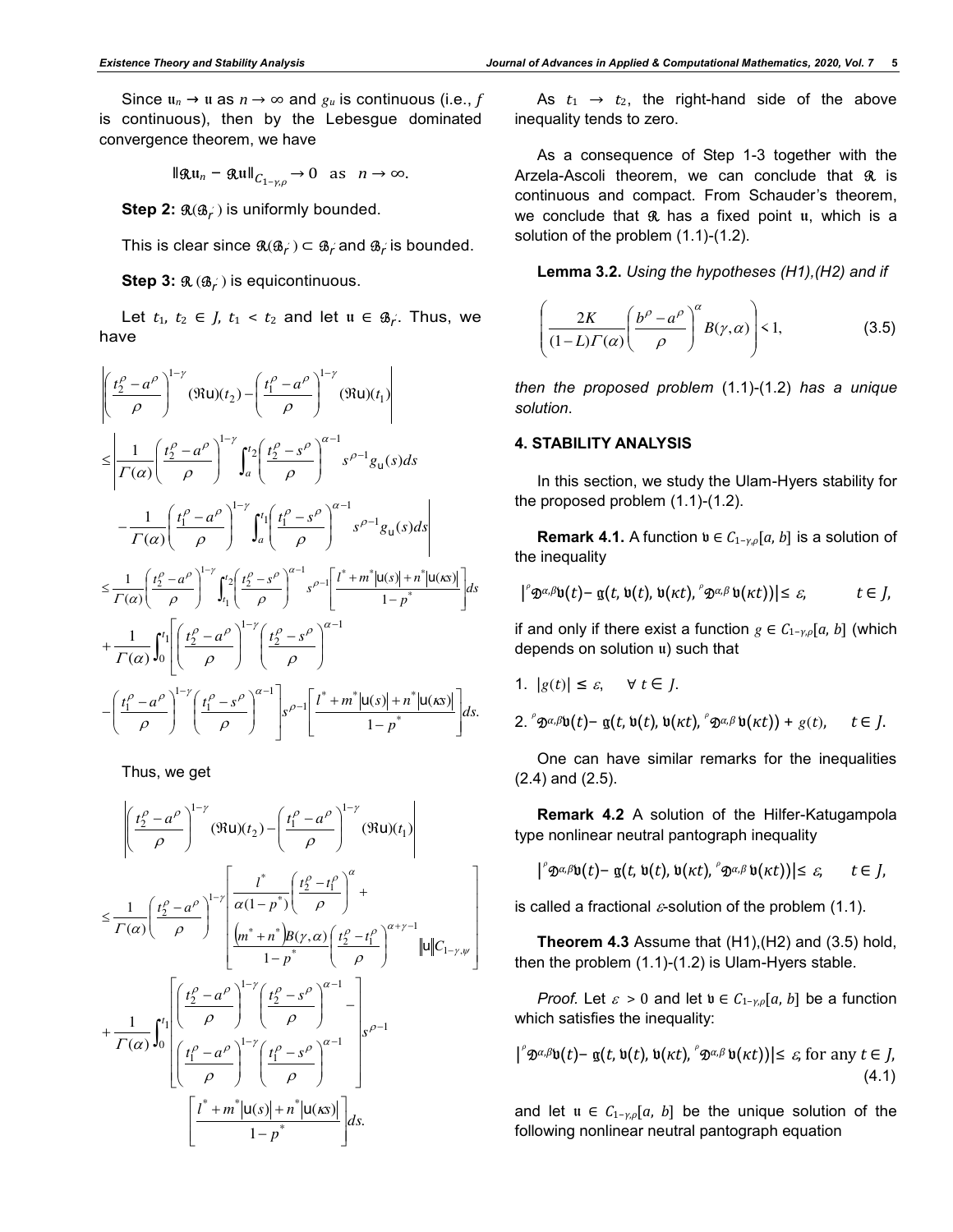$$
\int_{0}^{\infty} \mathfrak{D}^{\alpha,\beta} \mathfrak{v}(t) - \mathfrak{g}(t, \mathfrak{v}(t), \mathfrak{v}(\kappa t), \int_{0}^{\infty} \mathfrak{D}^{\alpha,\beta} \mathfrak{v}(\kappa t)), \quad t \in J.
$$
  

$$
\int_{0}^{\infty} \mathfrak{I}^{1-\gamma} \mathfrak{u}(a) = \int_{0}^{\infty} \mathfrak{I}^{1-\gamma} \mathfrak{v}(a) = \mathfrak{u}_{a},
$$

where  $0 < \alpha < 1$  and  $0 \le \beta \le 1$ .

Using Lemma 2.13, we obtain

$$
\mathsf{u}(t) = \frac{\mathsf{u}_a}{\Gamma(\gamma)} \left( \frac{t^{\rho} - a^{\rho}}{\rho} \right)^{\gamma - 1} + \left[ \rho \mathfrak{S}^{\alpha} g_{\mathsf{u}} \right] (t).
$$

By integration of the inequality (4.1) and using Remark 4.1, we obtain

$$
\left| \mathfrak{v}(t) - \frac{\mathfrak{u}_a}{\Gamma(\gamma)} \left( \frac{t^{\rho} - a^{\rho}}{\rho} \right)^{\gamma - 1} - \frac{1}{\Gamma(\alpha)} \int_a^t \left( \frac{t^{\rho} - s^{\rho}}{\rho} \right)^{\alpha - 1} s^{\rho - 1} g_{\nu}(s) ds \right|
$$
  

$$
\leq \frac{\varepsilon}{\Gamma(\alpha + 1)} \left( \frac{b^{\rho} - a^{\rho}}{\rho} \right)^{\alpha}.
$$

We have

$$
\begin{split}\n&\left|\mathbf{u}(t)-\mathbf{u}(t)\right| \\
&\leq \left|\mathbf{u}(t)-\frac{\mathbf{u}_a}{\Gamma(\gamma)}\left(\frac{t^\rho - a^\rho}{\rho}\right)^{\gamma-1} - \frac{1}{\Gamma(\alpha)}\int_a^t \left(\frac{t^\rho - s^\rho}{\rho}\right)^{\alpha-1} s^{\rho-1}g_\nu(s)ds\right| \\
&+ \left|\frac{1}{\Gamma(\alpha)}\int_a^t \left(\frac{t^\rho - s^\rho}{\rho}\right)^{\alpha-1} s^{\rho-1}\left(g_\nu(s) - g_\nu(s)\right)ds\right| \\
&\leq \frac{\varepsilon}{\Gamma(\alpha+1)} \left(\frac{t^\rho - a^\rho}{\rho}\right)^\alpha + \frac{1}{\Gamma(\alpha)}\int_a^t \left(\frac{t^\rho - s^\rho}{\rho}\right)^{\alpha-1} s^{\rho-1}\left|g_\nu(s) - g_\nu(s)\right|ds \\
&\leq \frac{\varepsilon}{\Gamma(\alpha+1)} \left(\frac{t^\rho - a^\rho}{\rho}\right)^\alpha + \frac{2K}{(1-L)\Gamma(\alpha)}\int_a^t \left(\frac{t^\rho - s^\rho}{\rho}\right)^{\alpha-1} s^{\rho-1}\left|\mathbf{u}(s) - \mathbf{u}(s)\right|ds,\n\end{split}
$$

and to apply Lemma 2.12, we obtain

$$
\left|\mathbf{u}(t)-\mathbf{u}(t)\right| \leq \frac{1}{\Gamma(\alpha+1)} \left(\frac{b^{\rho}-a^{\rho}}{\rho}\right)^{\alpha} \left(1+\frac{\nu 2K}{(1-L)\Gamma(\alpha+1)} \left(\frac{b^{\rho}-a^{\rho}}{\rho}\right)^{\alpha}\right) \varepsilon
$$
  
:=  $C_f \varepsilon$ .

Where  $v = v(\alpha)$  is a constant, which completes the proof of the theorem. Moreover, if we set  $\psi(\varepsilon) = C_f \varepsilon$ ;  $\psi(0) = 0$ , then the problem (1.1)-(1.2) is generalized Ulam-Hyers stable.

**Theorem 4.4** *Assume that (H1), (H2), (H3) and (3.5) hold. Then, the problem (1.1)-(1.2) is Ulam-Hyers-Rassias stable.* 

*Proof.* Let  $\mathfrak{v} \in C_{1-\gamma,\rho}[a,b]$  be solution of the inequality

$$
|{}^{\rho}\mathfrak{D}^{\alpha,\beta}\mathfrak{v}(t)-\mathfrak{g}(t,\mathfrak{v}(t),\mathfrak{v}(\kappa t),{}^{\rho}\mathfrak{D}^{\alpha,\beta}\mathfrak{v}(\kappa t))|\leq \varepsilon\varphi(t), t\in J, \varepsilon>0,
$$
\n(4.2)

and let  $u \in C_{1-\gamma,\rho}[a, b]$  the unique solution of the following nonlinear neutral pantograph equation

$$
\int_{0}^{\infty} \mathfrak{D}^{\alpha,\beta} \mathfrak{u}(t) - \mathfrak{g}(t, \mathfrak{v}(t), \mathfrak{v}(\kappa t), \int_{0}^{\infty} \mathfrak{D}^{\alpha,\beta} \mathfrak{v}(\kappa t)), \quad t \in J,
$$
  

$$
\int_{0}^{\infty} \mathfrak{I}^{1-\gamma} \mathfrak{u}(\alpha) = \int_{0}^{\infty} \mathfrak{I}^{1-\gamma} \mathfrak{v}(\alpha) = \mathfrak{u}_{\alpha},
$$

where  $0 < \alpha < 1$  and  $0 \le \beta \le 1$ .

Using Lemma 2.13, we get

$$
\mathbf{u}(t) = \frac{\mathbf{u}_a}{\Gamma(\gamma)} \left( \frac{t^{\rho} - a^{\rho}}{\rho} \right)^{\gamma - 1} + \left[ \rho \mathfrak{S}^{\alpha} g_{\mathbf{u}} \right] (t).
$$

By integration of the inequality (4.2), we get

$$
\left| \mathbf{u}(t) - \frac{\mathbf{u}_a}{\Gamma(\gamma)} \left( \frac{t^{\rho} - a^{\rho}}{\rho} \right)^{\gamma - 1} - \frac{1}{\Gamma(\alpha)} \int_a^t \left( \frac{t^{\rho} - s^{\rho}}{\rho} \right)^{\alpha - 1} s^{\rho - 1} g_\mathbf{v}(s) ds \right| \le \varepsilon \lambda_\varphi \varphi(t).
$$
\n(4.3)

On the other hand, we have

$$
\begin{split}\n&\left|\mathbf{u}(t)-\mathbf{u}(t)\right| \\
&\leq \left|\mathbf{u}(t)-\frac{\mathbf{u}_a}{\Gamma(\gamma)}\left(\frac{t^\rho - a^\rho}{\rho}\right)^{\gamma-1} - \frac{1}{\Gamma(\alpha)}\int_a^t \left(\frac{t^\rho - s^\rho}{\rho}\right)^{\alpha-1} s^{\rho-1} g_\nu(s) ds\right| \\
&+ \frac{2K}{(1-L)\Gamma(\alpha)} \int_0^t \left(\frac{t^\rho - s^\rho}{\rho}\right)^{\alpha-1} s^{\rho-1} |\mathbf{u}(s)-\mathbf{u}(s)| ds \\
&\leq \varepsilon \lambda_\varphi \varphi(t) + \frac{2K}{(1-L)\Gamma(\alpha)} \int_0^t \left(\frac{t^\rho - s^\rho}{\rho}\right)^{\alpha-1} s^{\rho-1} |\mathbf{u}(s)-\mathbf{u}(s)| ds.\n\end{split}
$$

By applying Lemma 2.12, we get

$$
\left|\mathbf{u}(t)-\mathbf{u}(t)\right| \leq \varepsilon \lambda_{\varphi}\varphi(t) + \frac{2K\nu_1}{1-L}\varepsilon \lambda_{\varphi}^2\varphi(t).
$$

Then for any  $t \in J$ , and by (H3), we have

$$
|\mathbf{b}(t) - \mathbf{u}(t)| \leq \left[ \left( 1 + \frac{2Kv_1\lambda_{\varphi}}{1 - L} \right) \lambda_{\varphi} \right] \varepsilon \varphi(t) |
$$
  
=  $C_f \varepsilon \varphi(t)$ ,

where  $v_1 - v_1$  ( $\alpha$ ) is a constant, which completes the proof of Theorem 4.4.

**Example 4.5** Consider the following Hilfer-Katugampola type nonlinear neutral pantograph problem